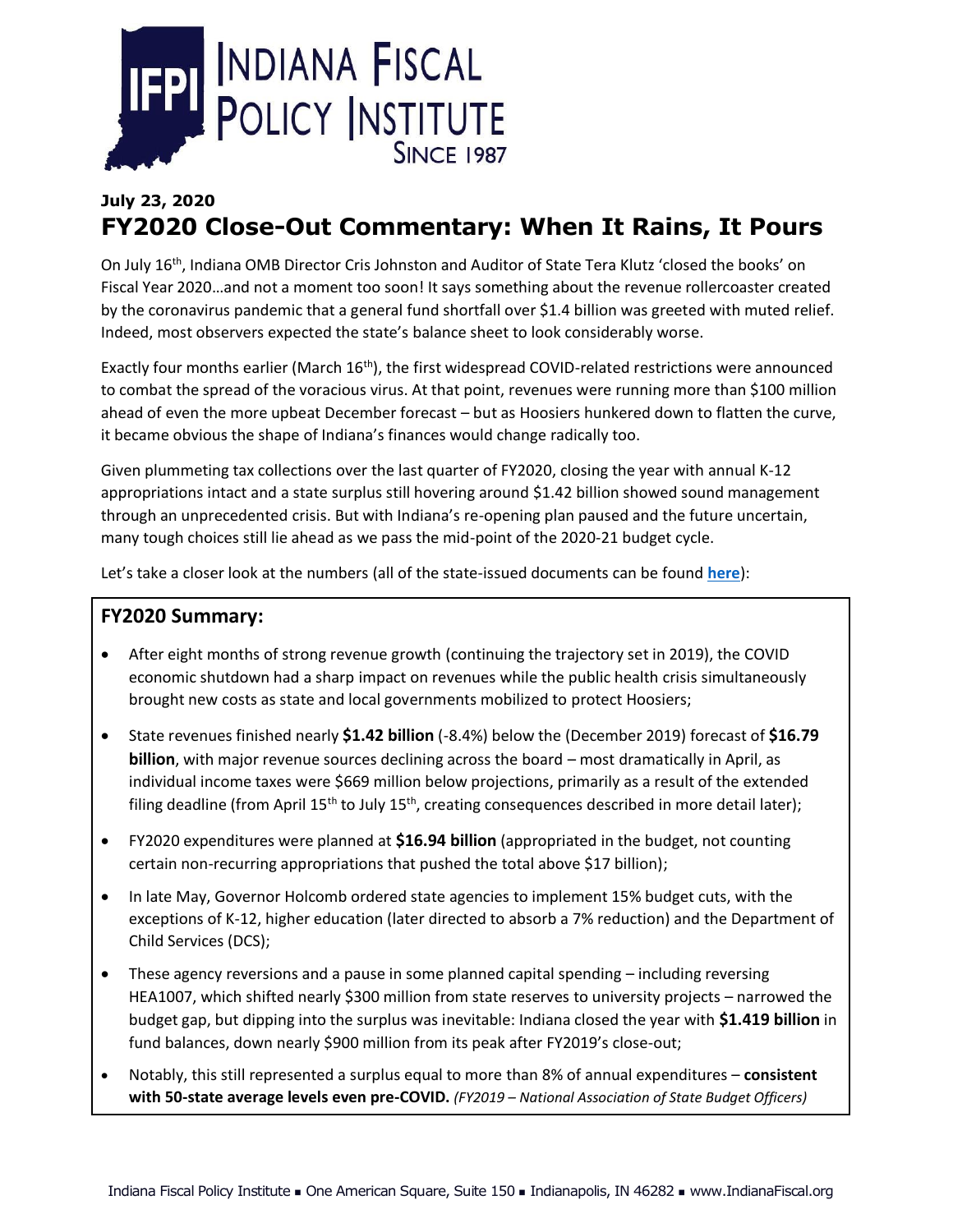### **More like a Monsoon…Indiana's Rainy Day Protection:**

Indiana ended FY2019 with a \$2.3 billion surplus, driven by the most robust state revenue growth since 2012. It had taken nearly a decade to build the state reserves to this level (with peaks and valleys along the way) since 2010, when they'd dipped below a billion dollars in the depth of the Great Recession.

It was a degree of fiscal security that policymakers and taxpayers could take comfort in…though the growing surplus began to provoke a backlash on behalf of other budget priorities (i.e. teacher compensation) and debate over the appropriate size of the state's 'umbrella' against a stormy economy.

After all, the state had collected roughly \$267 million above the FY2019 revenue forecast as the surplus swelled to 14% of annual expenditures. When July-December revenues finished another \$213 million above the FY2020 budget plan, there was broad consensus among Governor Holcomb and lawmakers that a portion of the surplus should be spent in the 2020 session – but how much, and on what?

The General Assembly moved quickly to allocate nearly \$300 million to university capital projects (HB1007), agreeing with the Governor on the principle that surplus funds should be used for nonrecurring expenses and heading off calls to re-open the biennial budget to boost K-12 expenditures.

Then the global pandemic intruded on Indiana's parochial policy debates. On March  $6<sup>th</sup>$ , Indiana confirmed its first case of COVID-19. The following week, the General Assembly adjourned, and by late March much of the state's economy had been idled in an effort to control the spread of the disease.

This isn't the place to review or relitigate the years of taxing and spending decisions that grew and preserved Indiana's 'rainy day' funds – it's clear that it helped shelter the state (and protect K-12 appropriations) against the worst of the COVID monsoon. Ultimately, the close-out showed:

- The reversal of HB1007, announced early during the COVID crisis, kept \$291 million in the surplus which was then diverted to address revenue shortfalls;
- Another \$577 million was moved out of the Medicaid Reserve Account, along with roughly \$20 million in interest from the Rainy Day Fund and Tuition Reserve Fund;
- In total, drawing down state reserve funds to \$1.4 billion to address a significant share of the FY2020 revenue shortfall – but not all of it.

#### **Other Adjustments:**

- Reversions from 2020 budgeted spending hit \$373 million, ultimately approaching \$450 million when prior-year reversions (from capital, Medicaid and other reconciliations) totaling more than \$75 million were included;
- A \$13.2 million transfer was made from the Special Transportation Flexibility Fund clawing back a portion of the gas tax revenues that are gradually being shifted from the general fund to dedicated road and highway purposes as part of the long-term infrastructure plan passed in 2017;
- On the other side of the ledger, \$34 million was shifted to meet an augmented budget request from the Department of Child Services;
- All of these transfers, reversions, deferred projects and curtailed plans represented an "all hands on deck" effort to plug a revenue gap that was growing wider by the day…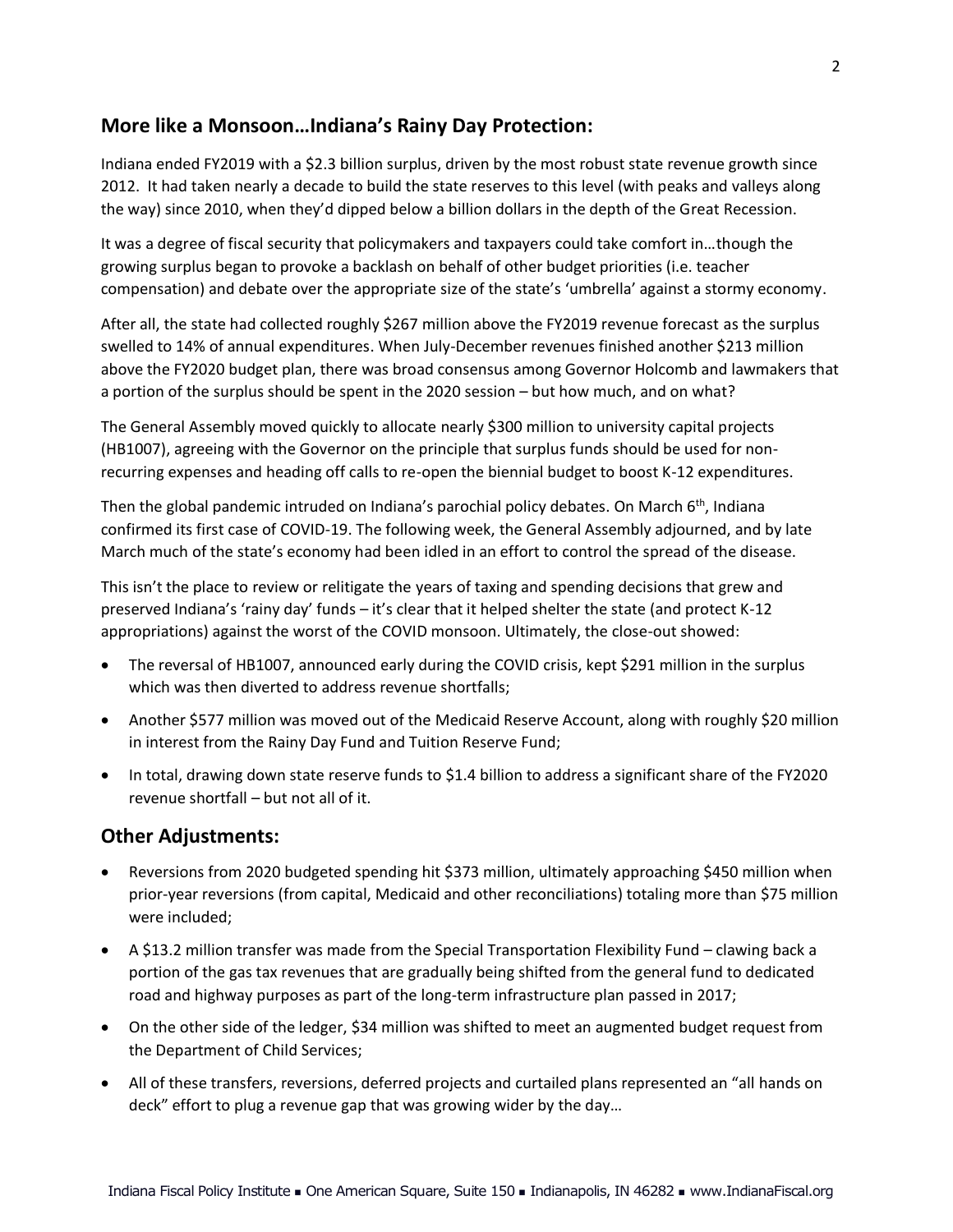## **The COVID Cliff:**

The decline in revenue over the last three-and-a-half months of the year resembles a cliff – a precipitous drop in tax collections in tandem with negative GDP, soaring unemployment and crumbling consumer spending. Increasing COVID restrictions over the last two weeks of March made a \$70 million dent in monthly revenues – followed by a truly calamitous April:

- April revenues were nearly a billion dollars below forecasts, driven by individual income taxes finishing \$669 million below projections – however, roughly 80% of this gap was attributed to the tax deadline extension to July 15<sup>th</sup>, giving Hoosiers until after the end of the fiscal year (June 30<sup>th</sup>) to file their income tax returns and make year-end payments;
- May revenues followed up with a \$233 million or 20% deficit to the monthly forecast, with individual income taxes bouncing back to \$63 million below the monthly forecast (16% - though the gap would have been closer to 20% if not for more tax returns filed in May than the typical year with an April  $15^{th}$  tax day);
- Sales taxes Indiana's biggest revenue source, accounting for about 49% of the general fund were \$205.5 million off expectations for April and May combined (nearly 15% below forecasts each month) as households were hit with declining income to spend and fewer places to spend it;
- Thankfully, sales taxes then rebounded in June, finishing nearly even with forecasts (just \$4.3 million below a projected \$700.5 million month) as Indiana gradually loosened some business and social distancing protocols – the year-end gap was \$163 million, only 2% under forecasts due to solid pre-COVID collections;
- Amid this re-opening, June did feature the smallest gap versus forecast (-12.4%) of any month since March, though the dollar amount of the loss (\$253 million) was larger than May;
- Gaming revenues also began trickling back into the coffers in June, as riverboats and racinos collected \$13 million – 75% below their original forecast, but up from zero in April and May as these facilities were ordered closed in March;
- Corporate taxes were substantially below forecasts starting in March as well, with an even bigger shortfall in April (as with individual income) and a \$184 million (-21%) deficit for the year.

## **Tax Day Tradeoff:**

Declines in nearly every state revenue stream added up to the total \$1.42 billion underperformance versus the December revenue forecast, or \$1.29 billion against the more conservative budget plan. (Interestingly, alcoholic beverage revenue finished up 1.6%; I'll avoid the obvious editorial comment about circumstances demanding a drink.)

State budget officials managed spending against this daunting gap – but ended the year with the 'true' shortfall still in question, as the extended tax filing period continues to complicate the fiscal outlook.

Well over half (\$800 million+) of the total revenue deficit could still be attributed to individuals and employers taking advantage of the July 15<sup>th</sup> deadline. Facing historic levels of economic hardship, however, it's also difficult to predict how many delayed payments will become delinquent – so while the first month or two of FY2021 will benefit from this backlog of returns, it's unclear whether the state will collect a high percentage of 2020's individual and corporate income taxes that remain on the books.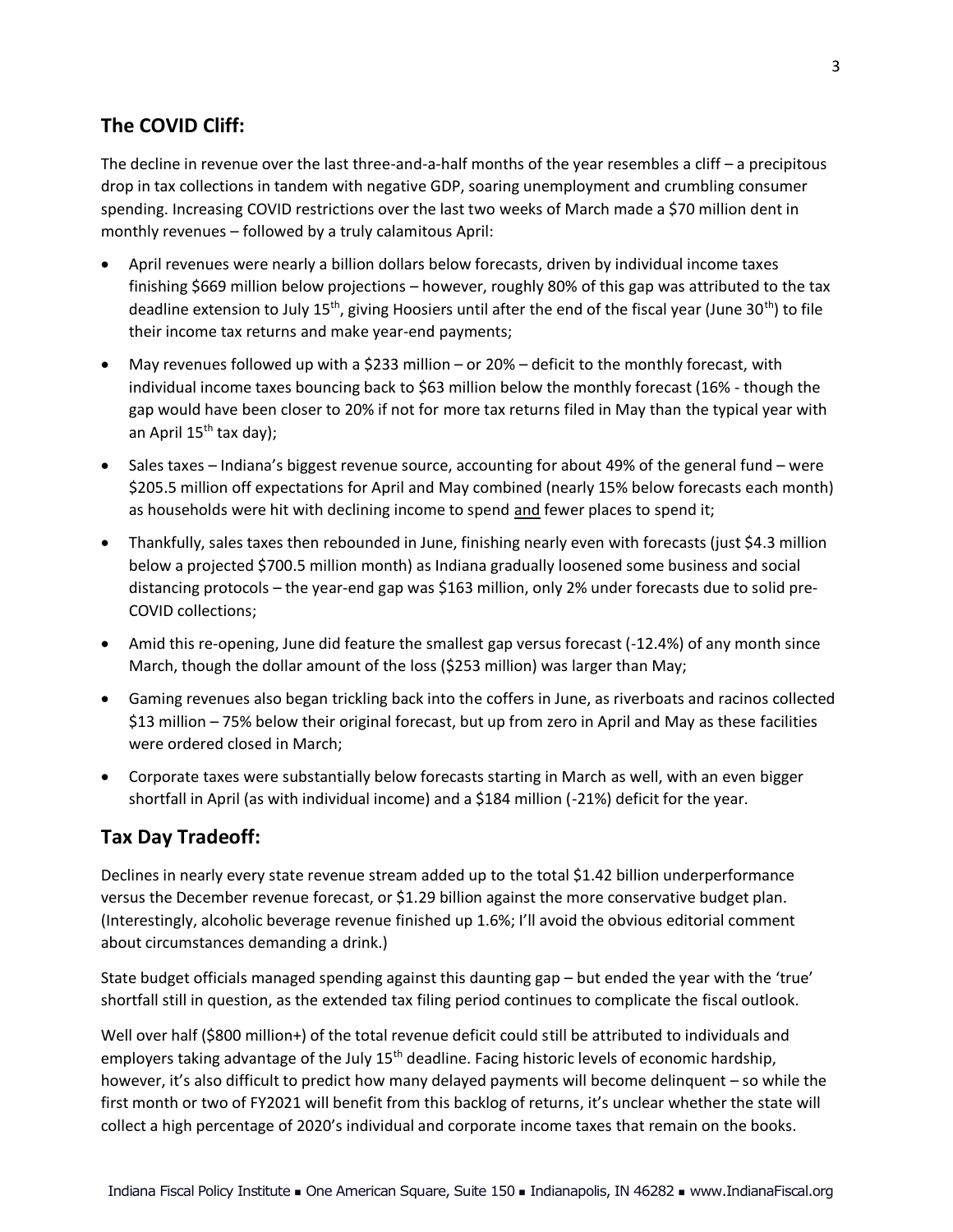#### **Looking Ahead: Issues & Implications for 2021**

So FY2020 ends with a major question mark (income taxes filed from late June through July  $15<sup>th</sup>$ ) extending into 2021 – and that's far from the only uncertainty that greets state budget and agency officials in the New (Fiscal) Year. To mention just a few critical issues that loom ahead:

**THE SHAPE OF THE CURVE:** Indiana faces three crises – public health, economic, and fiscal – and the resolution of the first will largely determine the severity of the other two. At this writing, COVID cases are on an upward trend and Governor Holcomb has announced a statewide mask order in response: Will trends allow Indiana to stay at 'Stage 4.5,' maintaining a level of economic activity (and therefore tax collections) to follow? Is Stage 5 on the horizon before the end of summer?

**THE SHAPE OF THE RECOVERY:** Whether the virus is resurgent or in retreat will also influence the depth of the 'COVID recession.' But regardless, we face a long climb back to normalcy; will this downturn be followed by a V-shaped recovery (sharp decline, quick recovery), a U-shape (more prolonged trough) or a 'swoosh' (picture a Nike logo, with a steep drop-off and more gradual rebound)? Economists from Moody's predict that state revenues may not return to 2019 levels until FY2023 or 2024.

**THE STABILITY OF SALES TAXES:** Sales taxes have traditionally offered stability during economic turmoil. Declining earnings are usually followed by a corresponding drop in income tax revenue. But even after a household is hit by layoffs or pay cuts, spending continues at a certain pace as consumers shift priorities, tap into savings or add debt to avoid dramatic lifestyle changes until absolutely necessary. Sales tax trends are more modest as a result.

During the fiscal years impacted by the Great Recession (2009 and 2010), for example, Indiana sales taxes fell below forecasts by a total of 3.6%, while income tax revenue dropped by 11%.

The 15% drop in sales taxes in April and May showed the unique pressure of COVID-19 restrictions put on consumers and businesses that generate taxable sales, as social distancing leaves the average household with less money to spend and fewer places to spend it. The June rebound in sales taxes is a comforting sign, but is it a sustainable trend or a blip of pent-up demand as eager consumers greet re-opening? And how would a prolonged pause (or a second wave) affect Indiana's largest source of revenue?

**BALANCED BUDGET AMENDMENT:** Consumer sentiment and sales taxes will be among the many variables facing the Revenue Forecasting Technical Committee as they update the state's FY2021 projections this summer. Looking towards the next budget cycle, FY2022-23, their work will take on even greater urgency for legislators: Given the mechanisms described in the state balanced budget amendment passed in 2018, will 2020-21 shortfalls cause deductions to the forecasted revenues available for the next budget plan?

**FEDERAL AID:** Certainly the additional unemployment benefits (\$600/week) subsidized by the federal government has helped prop up state personal income (which grew 1.2% in Q1, led by public transfer payments) and consumer spending. Will Congress and the Trump administration reach a deal to extend these benefits? Will future stimulus include more aid to state and local governments, and will it allow for revenue replacement?

On a related note, how will the state deploy remaining CARES Act funding in FY2021? Resources from the Education Stabilization Fund are already flowing to K-12 school corporations and post-secondary institutions, with limits (and some controversy) on how they can be used. Indications are that Indiana is been cautious in allocating other funding, hoping that future federal guidance brings more flexibility.